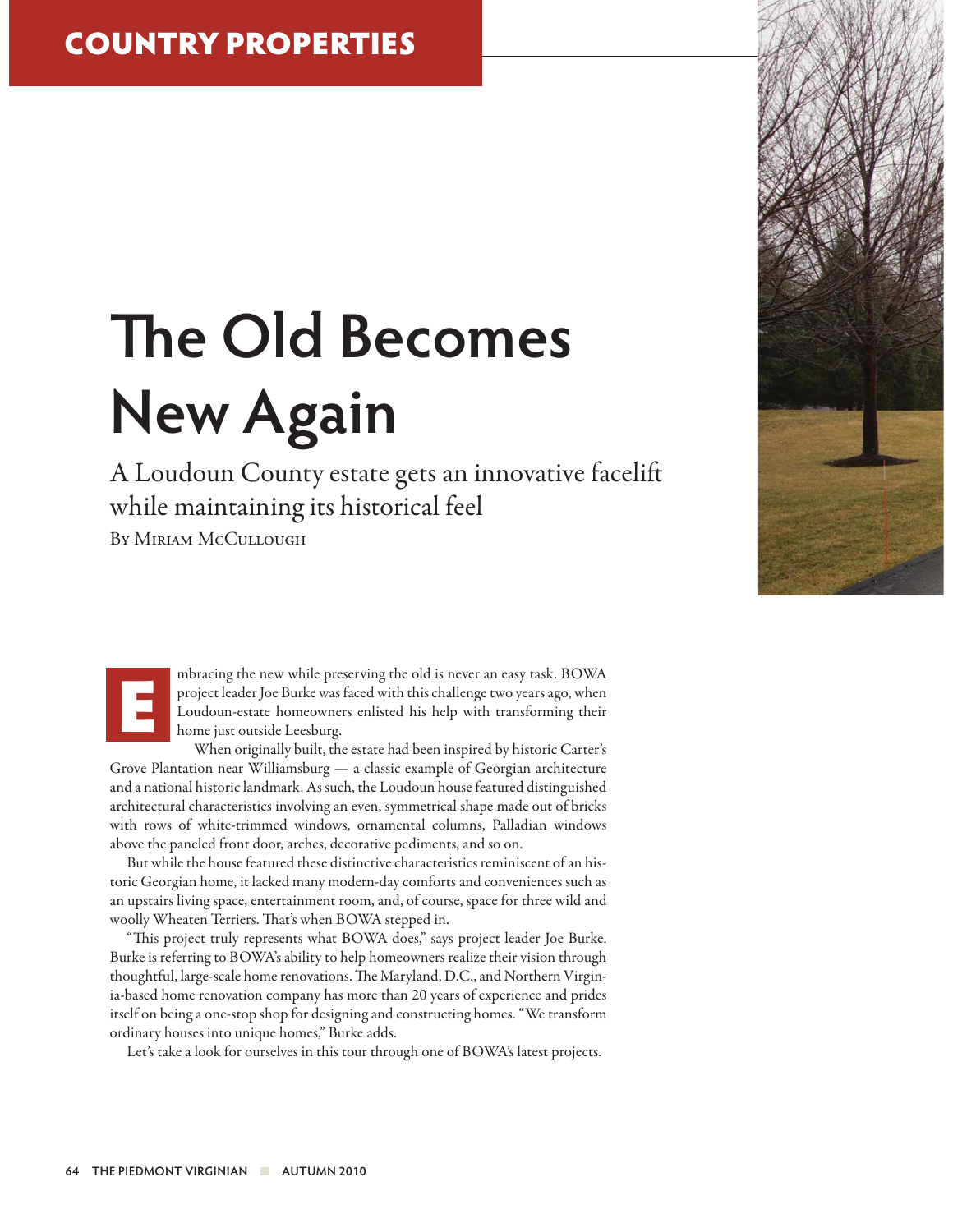

**The estate (above) is startlingly similar to the Williamsburg colonial plantation, Carter's Grove (right), which inspired it. The even, symmetrical shape of the brick house with rows of white-trimmed windows, ornamental columns, Palladian windows above the paneled front door, arches, decorative pediments all seen here are classic characteristics of Georgian architecture.** 

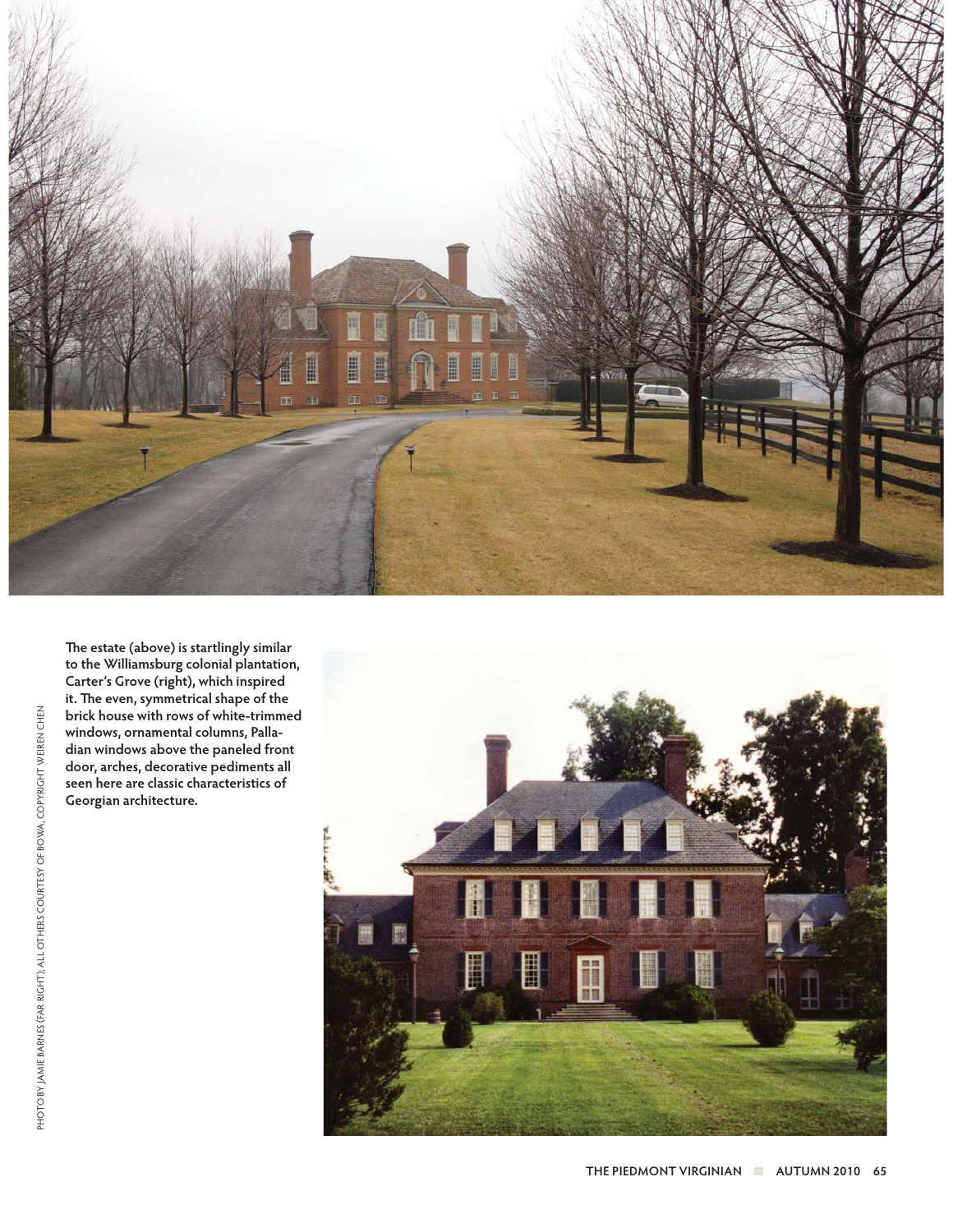

**The homeowners' request for an upstairs living space resulted in an upper-level porch with columns fashioned in the Georgian style. The porch was created so as to layer, soften, and better integrate the wall of glass windows in the upstairs living room that showcase sweeping views to the east of the Tysons Corner skyline. With the porch addition, the wall of windows was not as obtrusive against the classic Georgian design. Furthermore, in an environmentally conscious effort to reuse materials, new outdoor arches were made with the handmade bricks originally used in the home's structure. Despite being new additions, the arches and columns paid tribute to the historic feel of the estate and tied the custom renovation together.** 

**The kitchen was remodeled to be more open and country chic. It features a reclaimed heart pine floor, soapstone countertops, an island made out of distressed wood, and cabinets painted in a light, airy color.**